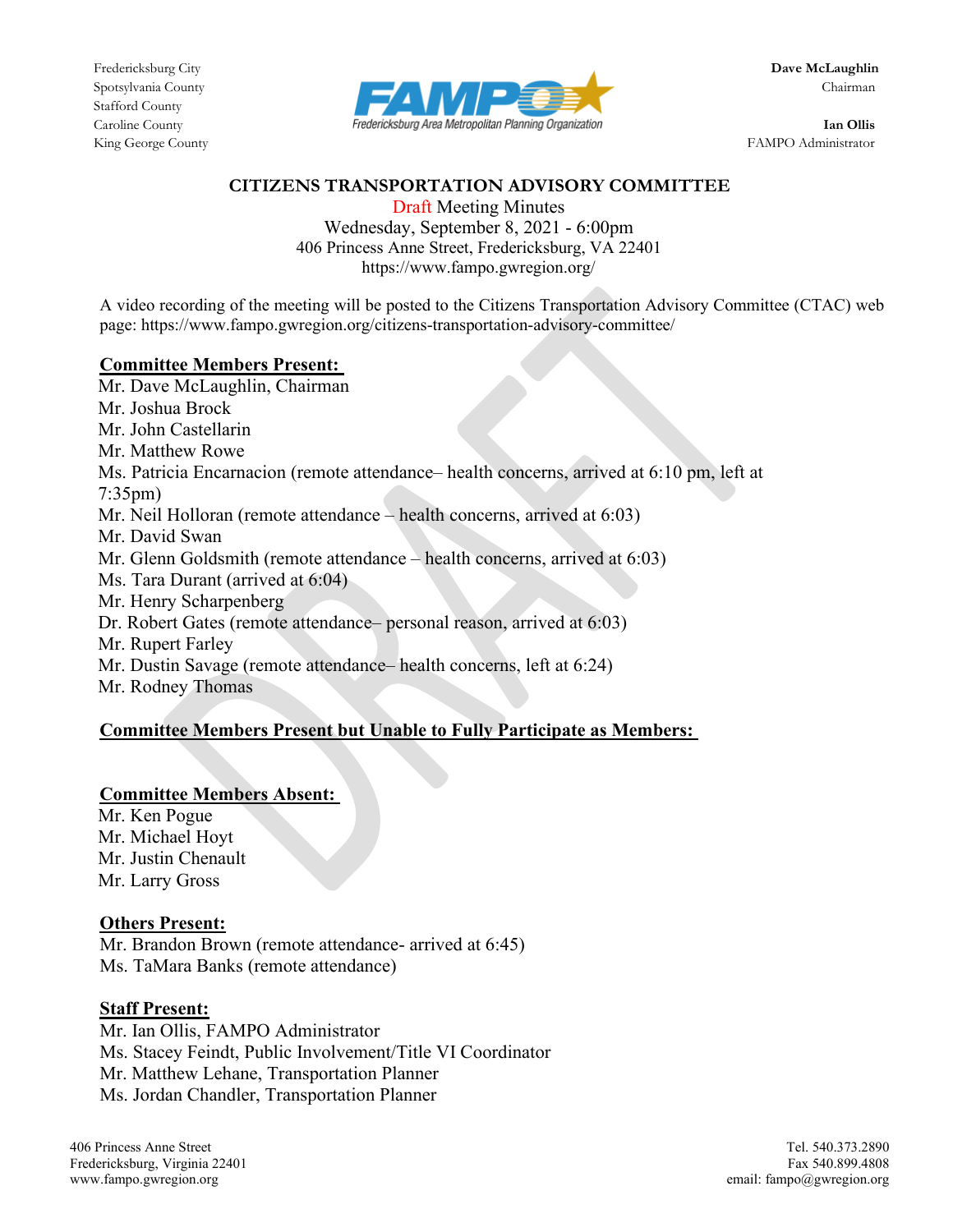## **1. Call to Order**

The meeting was called to order by Chair McLaughlin at 6:01 p.m.

## **2. Roll Call**

Ms. Feindt conducted roll call and determined that a quorum was present.

## **3. Approval of the September 8, 2021, Citizens Transportation Advisory Committee (CTAC) Agenda (ACTION ITEM)**

Motion was made to approve the September 13, 2021, CTAC agenda. Motion: Mr. Farley; Second: Mr. Rowe Abstentions: None Motion passed with unanimous consent.

# **4. Approval of August 11, 2021, CTAC Meeting Minutes (ACTION ITEM)**

Motion was made to approve the August 2, 2021, TAC meeting minutes. Motion: Mr. Farley; Second: Mr. Swan Abstentions: Mr. Savage, Mr. Thomas, Mr. Scharpenberg Motion passed with unanimous consent.

# **5. Old Business**

No old Business was discussed

# **6. Review of August 16, 2021, Policy Committee Meeting – Stacey Feindt**

Ms. Feindt reviewed the highlights of the August Policy Committee meeting where she summarized presentations and actions taken for the FY21-24 Transportation Improvement Program (TIP) amendment for a FRED project, appointment of an at-large Citizens Transportation Advisory Committee (CTAC) member, the closed session to discuss on-call consultants, and a resolution to appoint 3 new on-call contracts.

# **7. Public Comment**

Ms. Feindt read a public comment from FAMPO resident, Ms. Jane Leeds.

Ms. Banks from Health Generations Area Agency on Aging (HGAAA) whom is a FRED Transit Travel trainer asked the committee over the next few months to get out and ride the FRED Transit service so that committee members can understand what those in the underserved and disabled communities experience on public transportation. She asked that members ride FRED so that they

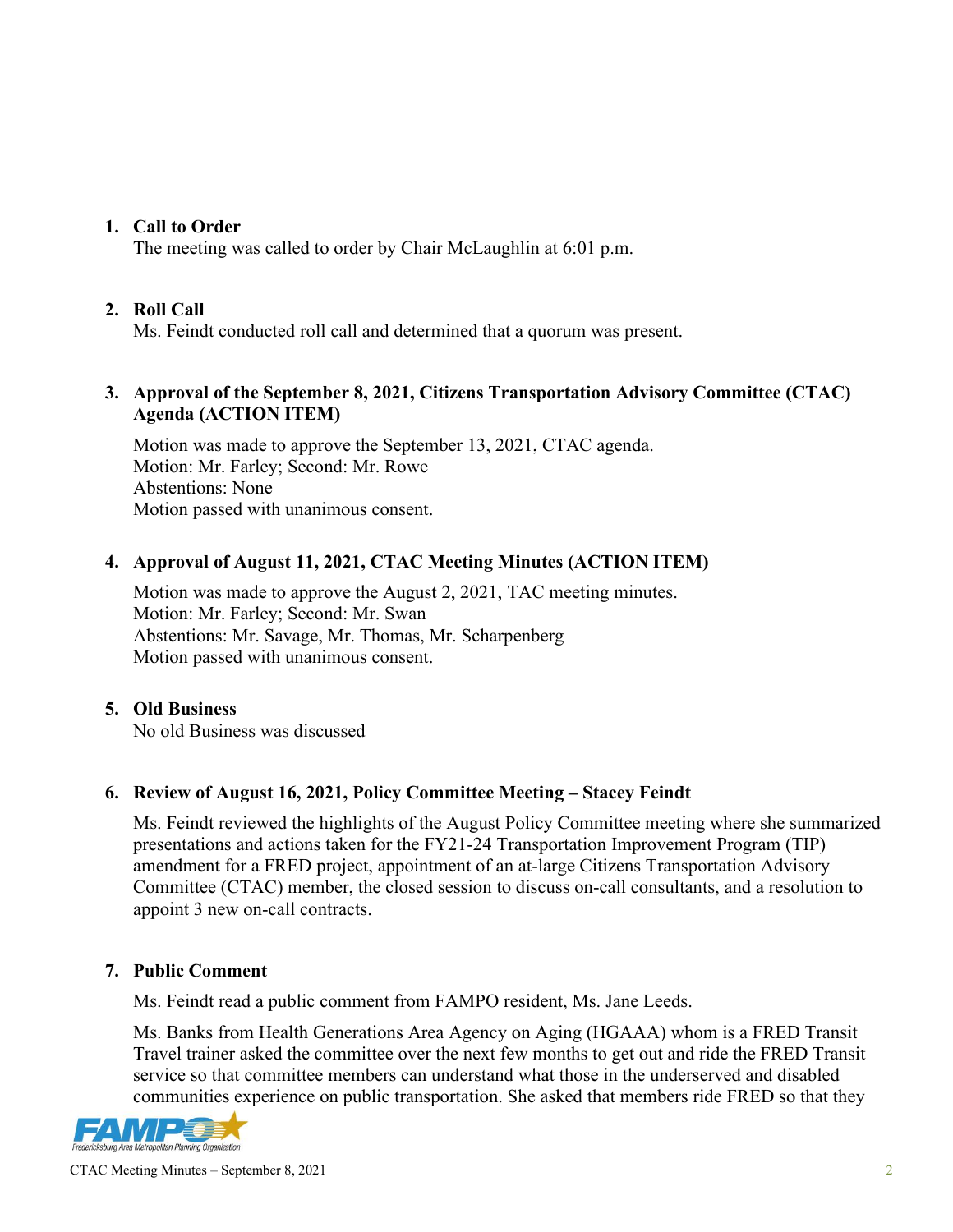can make informed decisions. She wanted committee members to reach out to her to discuss the challenges they see when riding the bus. Further, she mentioned several accessibility issues that residents may experience such as access to the Fredericksburg Nationals baseball stadium and other area businesses.

Mr. Ollis requested that the CTAC send the letter from Ms. Jane Leeds to VDOT and VRE as it contained detailed solutions that can be implemented by these agencies rather than the CTAC committee. Mr. McLaughlin said that they would forward the letter.

### **8. Member Discussion and Action**

a. Where Do Transportation Projects Come From? – Jordan Chandler

Ms. Chandler presented information on the process for transportation projects "Where do they come from, where do they go". During this presentation she discussed several topics including where projects begin as a study, such as STARS studies, VDOT Project Pipeline studies, regional studies, and local studies. Then she discussed how recommendations are developed, and their approval and incorporation into local and regional plans which include local comprehensive plans and the FAMPO LRTP and TIP. Lastly, she discussed the application funding process and the funding sources available.

Mr. McLaughlin asked for an example of STARS study. Mr. Lehane responded with the Route 3 STARS study, where several SMART SCALE projects have been applied for with those recommendations. This study created recommendations on Route 3 between I-95 and the Rappahannock River in the City of Fredericksburg. Ms. Chandler mentioned that FAMPO staff can send out a presentation which included links to each type of project, study, and funding source.

Mr. Rowe asked if signalization improvements were included in this process. Mr. Chandler responded that this is a project that can be studied and implemented through various funding sources. Mr. Lehane gave an example of a SMART SCALE project that was a transit signal optimization project.

Mr. Scharpenberg asked about how FAMPO applies for funding for studies and projects. Ms. Chandler responded that staff would apply for funding grants for studies and gave the most recent example of receiving funding from DRPT for the East-West Mobility study. She also mentioned the SMART SCALE application funding process as a source for project funding. Mr. Scharpenberg followed with a question as to who provides the money. Ms. Chandler mentioned that there are local, state, and federal funding sources. For example, SMART SCALE funding comes from the state, whereas CMAQ/STBG funding comes from federal sources.

Mr. Thomas asked if localities and FAMPO can apply for the same funding sources. Ms. Chandler replied that it is different for each funding source. She gave examples of where staff receive applications from localities and prioritize funding for CMAQ/STBG which is then approved by the FAMPO Policy Committee, or where localities/FAMPO/GWRC can apply for funding through SMART SCALE which is then approved by the state. Mr. Ollis added that the role FAMPO generally plays in the funding process is to help decide what projects to apply for localities and how to prioritize this funding.

Mr. Swan added that of importance is who is doing the accounting of the funding and projects, and that in many cases this is VDOT whom keeps track of the amounts of funding available in each funding source.

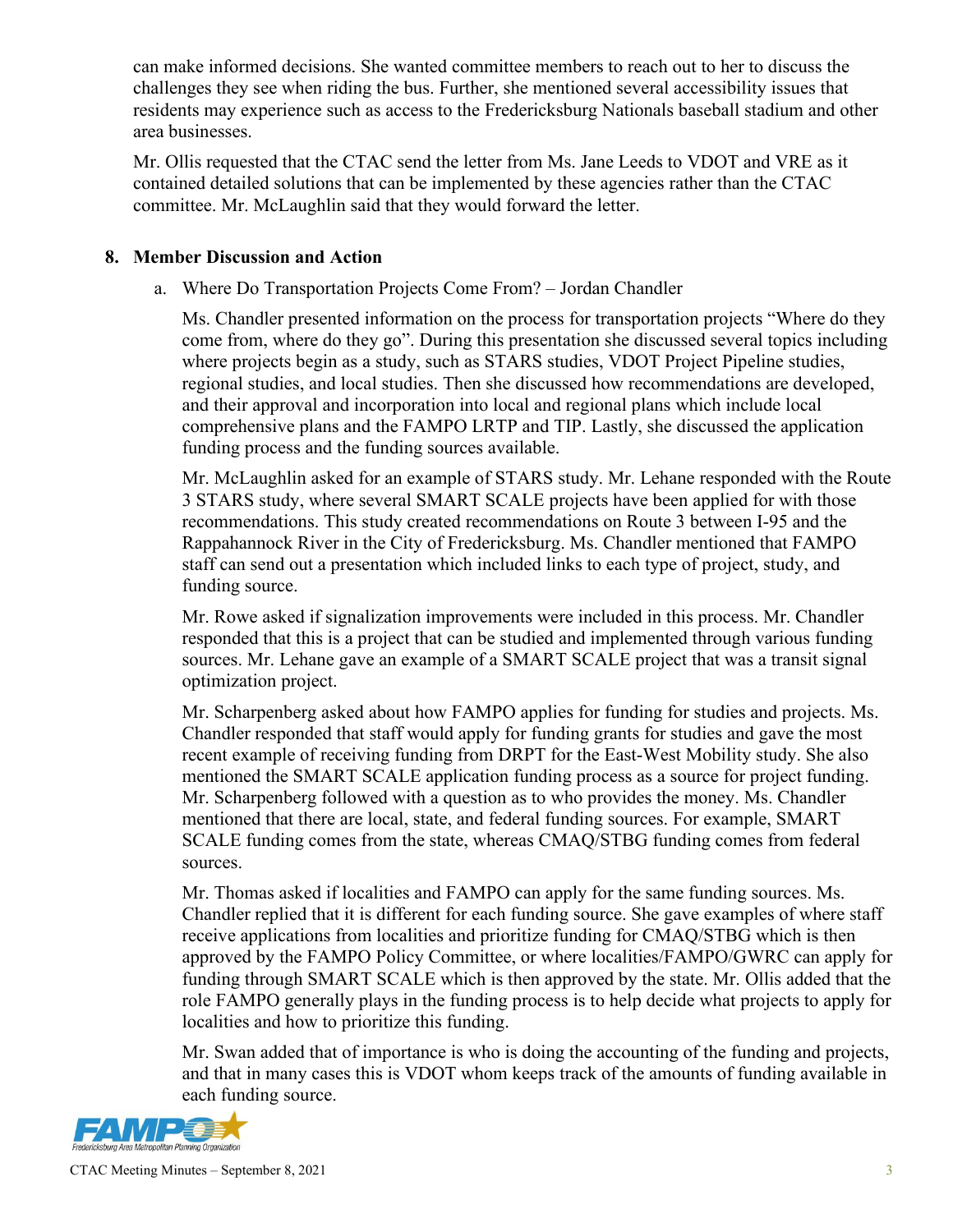Mr. Lehane gave an example of studies and projects that have and are taking place on Lafayette Boulevard. He mentioned the Lafayette Boulevard transit and roadway studies as places where recommendations have come from and mentioned the process for receiving funding for those recommendations including working with county planners and VDOT to apply for funding through the SMART SCALE program in Round 4 for Lafayette Boulevard Multimodal Improvements and potentially for Round 5.

Mr. Scharpenberg added onto the discussion by questioning the role CTAC plays in the process in advocating for projects. He discussed its role as a regional body and in advocating at the county level for regional projects. Mr. Brock added that those who know best as to what is wrong with the transportation system are those that use it every day, the citizens. He mentioned methods such as surveys, studies, and CTAC as methods for getting that information and then turning that information into actual projects. Mr. Ollis added that in the end, the role is of the FAMPO Policy Committee to vote and approve studies and projects. He mentioned that he would welcome resolutions from CTAC to support specific things. Further discussion took place between Mr. Brock and Mr. Swan regarding CTAC's history of writing resolutions of support.

Mr. Farley added that there are projects that pop up on projects lists that nobody asked for and feels that money goes down the drain because a roadway has worse congestion. Mr. Brock added that that discussion regarding how projects are prioritized for funding. Further, Mr. Swan discussed how cost-estimation for projects is done and Mr. McLaughlin added onto the discussion regarding the project creation process and citizen input.

Mr. Ollis followed the discussion that the next item on the agenda discusses the approval for all projects in the FAMPO Constrained Long Range Plan (CLRP). He mentioned that this is the chance for CTAC to make input on that list.

- b. Discussion on Draft Transportation List of the 2050 Long Range Transportation Plan Jordan Chandler
	- i. Draft Transportation Project List
	- ii. Review of Public Comments Received on the Draft Project List Stacey Feindt
	- iii. Discussion on sending CTAC comments on the Draft Project List to the Policy Committee (ACTION ITEM) – Chair McLaughlin

Ms. Chandler presented information on the draft project list for the 2050 Long Range Transportation Plan. She noted the three major updates since the August CTAC meeting which included removing the cost redundancy between highway and active transportation application elements, the inclusion of TAP applications in concurrence with BPAC, and adjusting the inflation rate used in the mid- and out- years to include a compounding interest rate. She reviewed the overall number of projects in the draft list and their breakdown by mode and agency/jurisdiction.

Ms. Feindt reviewed public comments received on the draft project list.

Mr. McLaughlin asked as to how staff respond to public comments. Ms. Feindt said that staff respond to all public comments and will follow up with all public comments after the policy committee to mentioned how their comments were considered before final decisions were made.

Ms. Durant asked how members can reconcile the public comments with actual projects on the list. Ms. Feindt responded that some public comments contained actual project information

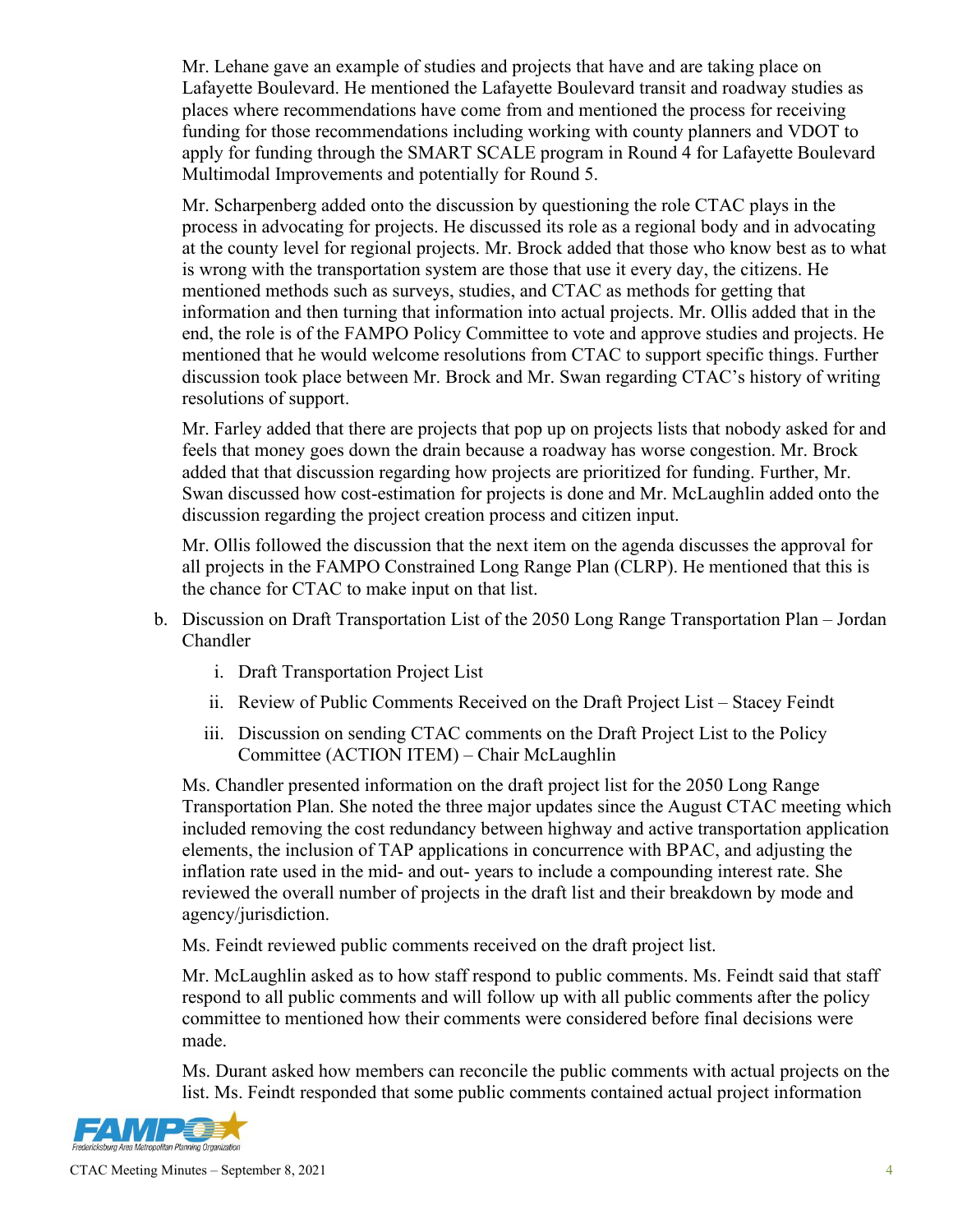and that staff can provide information as to how comments line up with the project list.

Mr. Ollis discussed that the CLRP list of projects come from the localities and not from FAMPO staff. Localities have requested that staff prioritize and show reasonable belief that there will be funds for these projects. He mentioned that public comments should be sent to the localities as the project specifically come from the localities not the staff.

Mr. Mclaughlin added that CTAC has two options, one to individually have members review the list and provide comments by Monday September  $20<sup>th</sup>$ , the day of the Policy Committee, or that if there are items that CTAC are united on then they could act as a committee to make comments on the list.

Mr. Ollis added that no items can be added to the list in the next 12 months after the policy committee approves the list; however, items on the list can be modified by changing smaller aspects of the projects.

Mr. Rowe asked if the year of expenditure can be changed. Mr. Ollis discussed what the year of expenditure is and that within the years, timeframes can be shuffled.

Mr. McLaughlin added that members could also email their representatives on the FAMPO Policy Committee with specific comments. He mentioned that if there are any items members wanted to discuss, then they should at this time.

Mr. Farley said that he is sympathetic to the public commenter who would like VRE trains on the weekends but is not sympathetic to those who want a new bridge across the Rappahannock.

Mr. Brock added that he believes those two ideas are coupled together, and that if you add VRE trains on the weekends you may also need to add another bridge for better accessibility.

Mr. Thomas asked where a bridge may be located as you cannot widen or extend current roadways.

Mr. Scharpenberg added that, and additional bridge may be a way to dissipate traffic from I-95 and Route 1 between Fredericksburg and Spotsylvania. He said that from a regional perspective this is something that should be advocated for. Further, that members of this committee should talk with their representatives and the public and advocate for the project.

Mr. Thomas mentioned that one of his biggest concerns is weekend traffic, especially how traffic backs up on roads, such as Brooke Rd, as out of state travelers attempt to avoid congestion on I-95 and Route 1.

Mr. McLaughlin said that if CTAC feels there is an item that is missing from the list then this is an action item that the committee could take.

Mr. Rowe asked a question in regard to previous studies that have taken place with the outer connector. Mr. Ollis responded that there has been an outer connector project that was approved by the Commonwealth Transportation Board (CTB); however, then Spotsylvania County voted against the project, and the project did not move forward. At another point, the project was also voted on and the City of Fredericksburg then voted against the project. He said that it has been difficult to get localities to all agree on this project at the same time. Mr. Ollis further explained that this as well as several other reasons are why the project is not in the CLRP.

Mr. Farley discussed his opposition to the project and that the priority in the state is to make walkable pedestrian-oriented communities adding that paving our way out of congestion seems

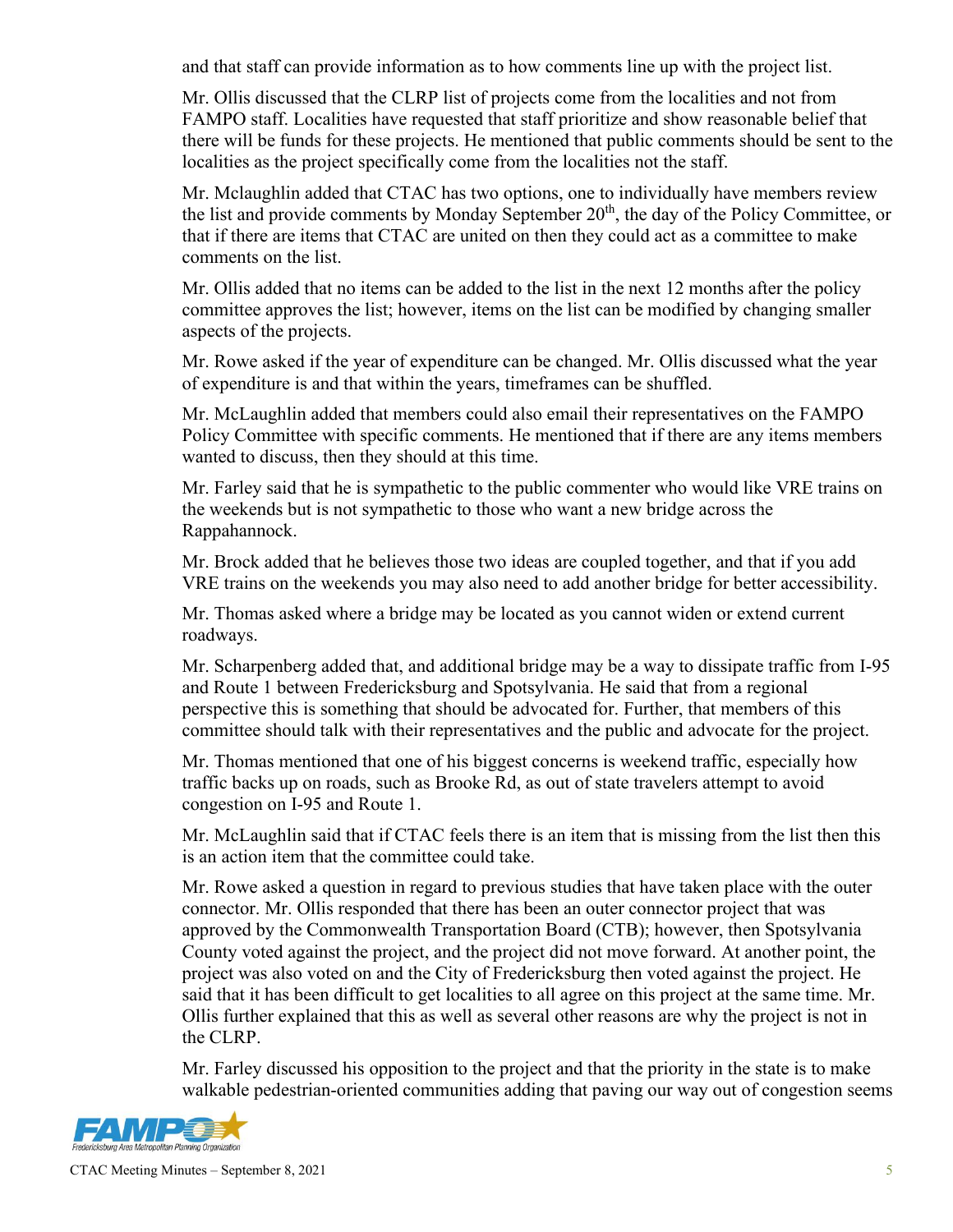to be the option chosen, even as it has never worked, and never will. Further, that the cost of the project when compared with a transit-oriented development and the use of congestion pricing could pay for the transit and lead to healthier and more mobile communities.

Mr. Scharpenberg made a motion to request that the Policy Committee contemplates CTAC's concern that the draft project list for the 2050 Long Range Transportation Plan does not include a study that would examine building a third roadway crossing over the Rappahannock River.

Once the motion was made further discussion was made regarding CTAC's concerns. Motion was made to send a letter to the FAMPO Policy Committee.

Motion: Mr. Scharpenberg; Second: Mr. Thomas

Motion passed 7-4.

c. Interactive Exercise, Mapping Bicycle and Pedestrian Issues – Matthew Lehane

Mr. Lehane discussed a new tool that FAMPO staff have began to implement for their Bicycle and Pedestrian Advisory Committee (BPAC). In the future, the tool will allow members to make comments on an interactive map in regard to bicycle and pedestrian issues that they see.

d. Nomination and Election of Officers (ACTION ITEM)

Mr. McLaughlin called for nominations for chair and vice chair. Mr. Scharpenberg nominated himself for the chairman position.

Mr. Farley motioned to postpone the item until the next meeting. The motion received no second.

The vote to elect Mr. Scharpenberg as chairman was unanimous.

Mr. McLaughlin asked for nominations for vice chair.

Mr. Rowe nominated himself for the vice chair position.

The vote to elect Mr. Rowe as vice chair was unanimous.

Mr. Scharpenberg made a motion to recognize the service of Mr. McLaughlin as chairman.

The motion was remarkably seconded by everyone simultaneously and all voted in favor.

## **9. Public Comment**

No public comments were made.

### **10. Correspondence**

Ms. Feindt noted two resources included and linked in the agenda, the [City of Fredericksburg's Small](https://www.fredericksburgva.gov/DocumentCenter/View/18014/Area-1-FINAL-REPORT)  [Area Plan for Celebrate Virginia/Central Park Area,](https://www.fredericksburgva.gov/DocumentCenter/View/18014/Area-1-FINAL-REPORT) and the GWRC Greenway Trails Survey.

## **11. Staff Reports**

Mr. Ollis presented on FAMPO staff's upcoming and current work efforts in his Administrator Report. He discussed the rural work program (RWP), the East-West Mobility study, the Lafayette Boulevard highway study phase 2, other ongoing studies in the FAMPO region, census 2020 figures, the CMAQ/STBG methodology update, the approval of new FAMPO on-call consultants, and current preparations for the fall CTB meetings with the VA Secretary of Transportation.

Ms. Feindt noted [upcoming CTAC meeting presentations,](https://www.fampo.gwregion.org/wp-content/uploads/2021/09/Upcoming-CTAC-Meeting-Presentations.pdf) one from VDOT on the Leeland Road shared use path project, and another from Spotsylvania County about the county's bond referendum.